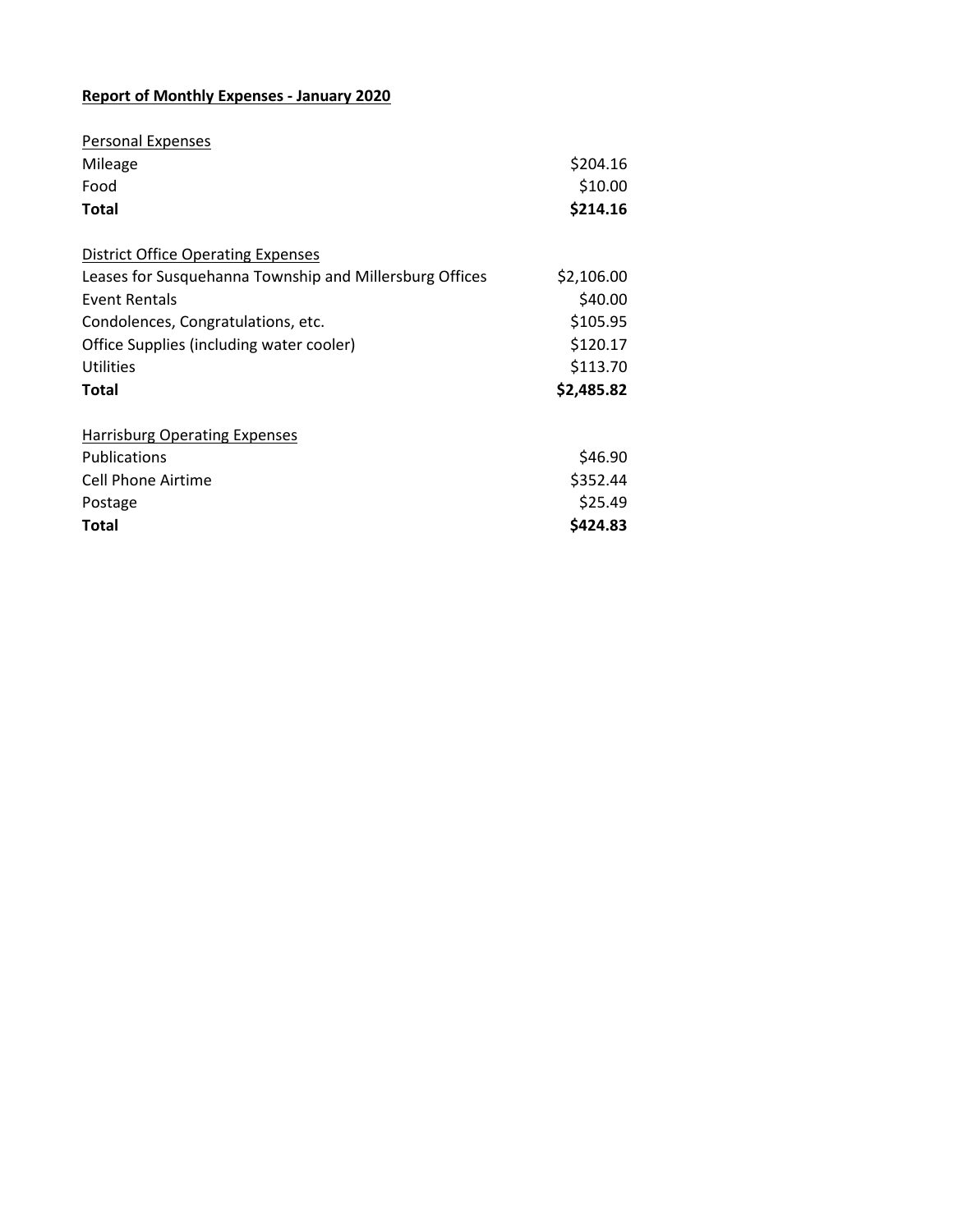## **Report of Monthly Expenses - February 2020**

| <b>District Office Operating Expenses</b>               |            |
|---------------------------------------------------------|------------|
| Leases for Susquehanna Township and Millersburg Offices | \$2,106.00 |
| <b>Bulk Mail</b>                                        | \$4,346.20 |
| Office Supplies (including water cooler)                | \$91.08    |
| <b>Staff Mileage</b>                                    | \$23.69    |
| Utilities                                               | \$149.69   |
| Events                                                  | \$67.62    |
| <b>Total</b>                                            | \$6,784.28 |
| <b>Harrisburg Operating Expenses</b>                    |            |
| Postage                                                 | \$1.20     |
| Cell Phone Airtime                                      | \$166.07   |
| <b>Total</b>                                            | \$167.27   |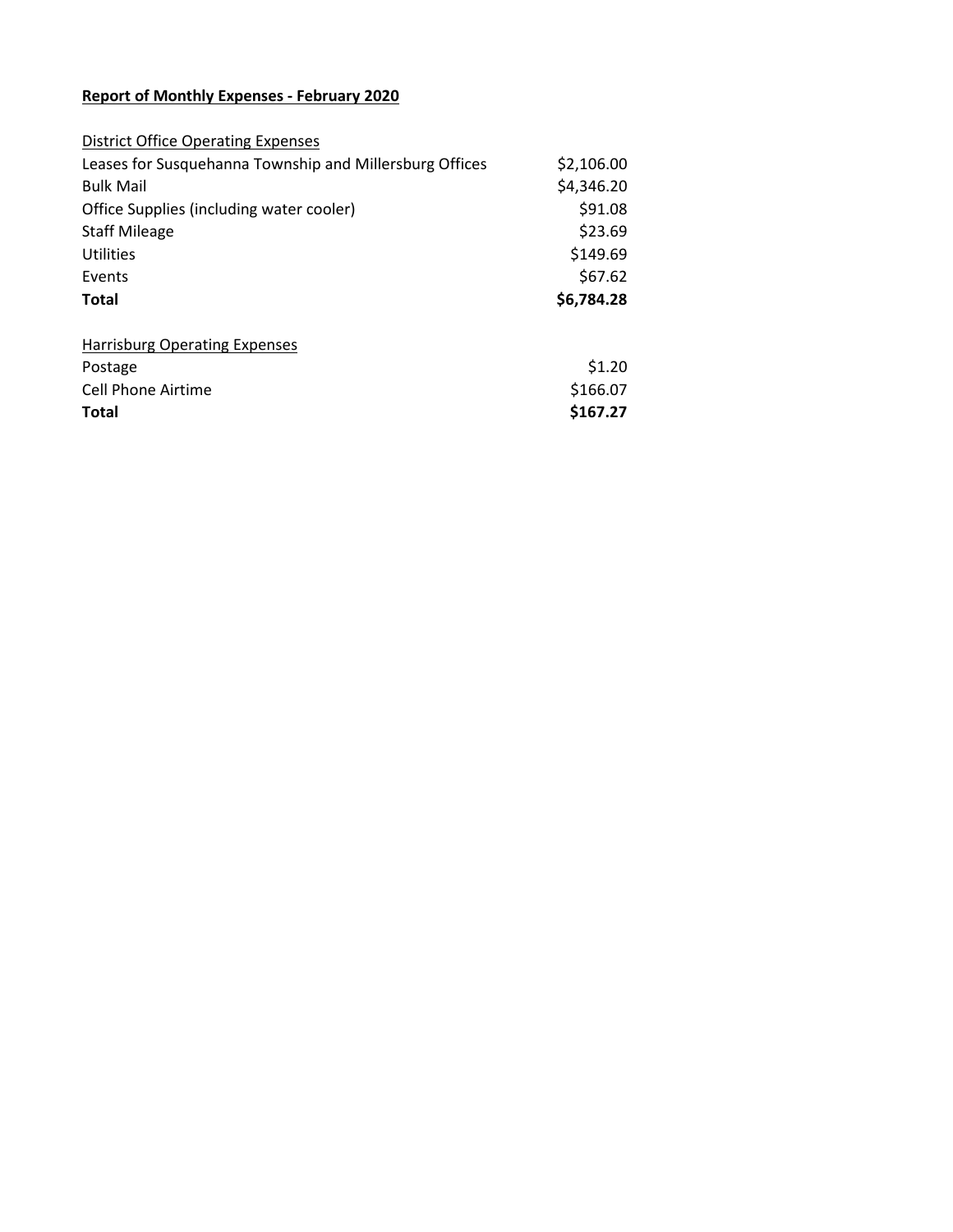## **Report of Monthly Expenses - March 2020**

| <b>District Office Operating Expenses</b>               |            |
|---------------------------------------------------------|------------|
| Leases for Susquehanna Township and Millersburg Offices | \$2,106.00 |
| <b>Bulk Mail</b>                                        | \$4,346.20 |
| District Office Supplies (Including Water Cooler)       | \$143.72   |
| <b>Staff Mileage</b>                                    | \$83.78    |
| Utilities                                               | \$161.05   |
| Events                                                  | \$825.00   |
|                                                         |            |
| Total                                                   | \$7,665.75 |
|                                                         |            |
| <b>Harrisburg Operating Expenses</b>                    |            |
| Postage                                                 | \$16.50    |
| <b>Cell Phone Airtime</b>                               | \$166.07   |
| Publications                                            | \$46.90    |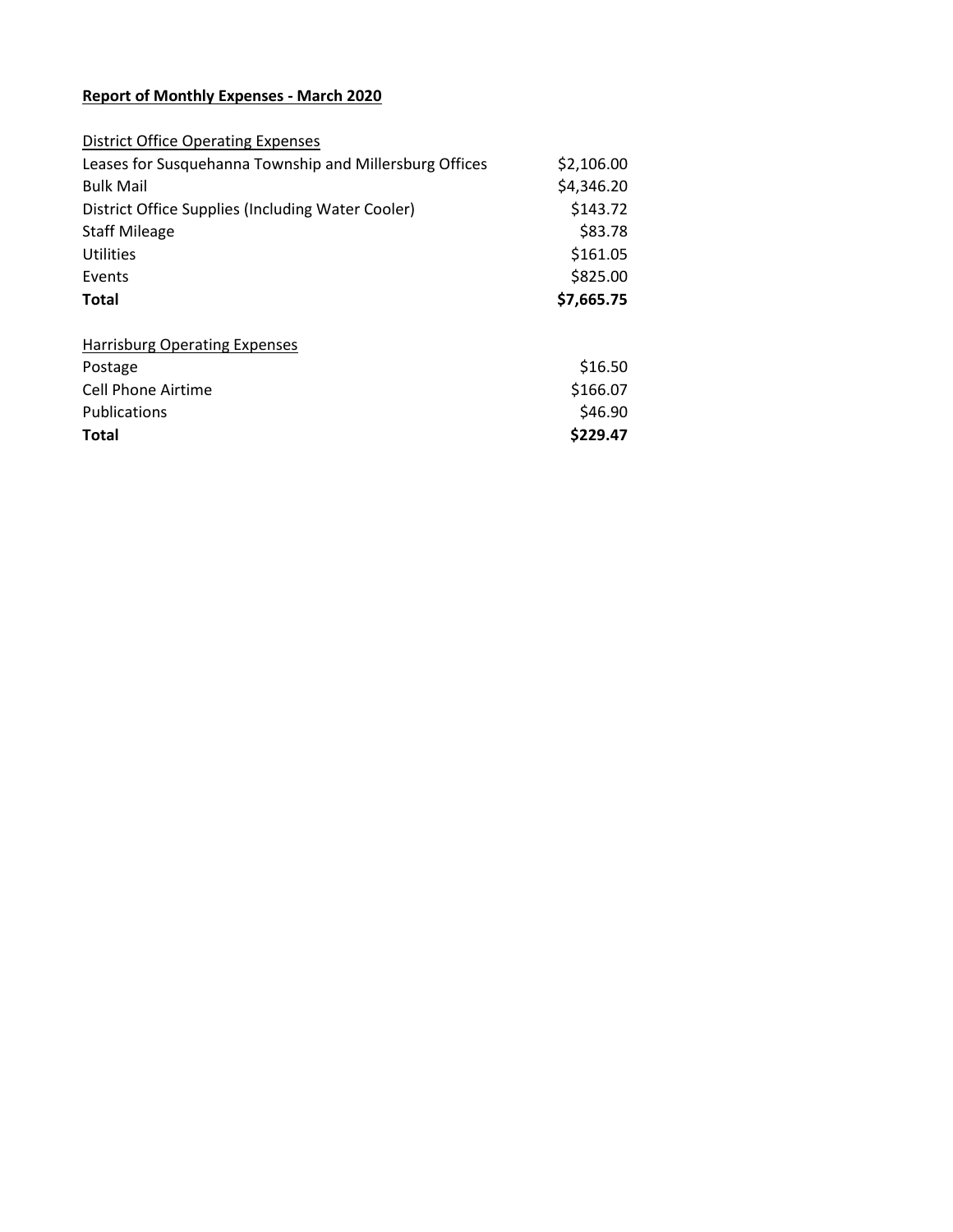## **Report of Montly Expenses - April 2020**

| Personal Expenses                                       |            |
|---------------------------------------------------------|------------|
| Mileage                                                 | \$232.88   |
| <b>Total</b>                                            | \$232.88   |
| <b>District Office Operating Expenses</b>               |            |
| Leases for Susquehanna Township and Millersburg Offices | \$2,106.00 |
| Condolences, Congratulations, etc.                      | \$25.42    |
| Office Supplies (including water cooler)                | \$116.82   |
| Utilities                                               | \$103.93   |
| <b>Staff Mileage</b>                                    | \$31.40    |
| Total                                                   | \$2,383.57 |
| <b>Harrisburg Operating Expenses</b>                    |            |
| Cell Phone Airtime                                      | \$166.00   |
| <b>Total</b>                                            | \$166.00   |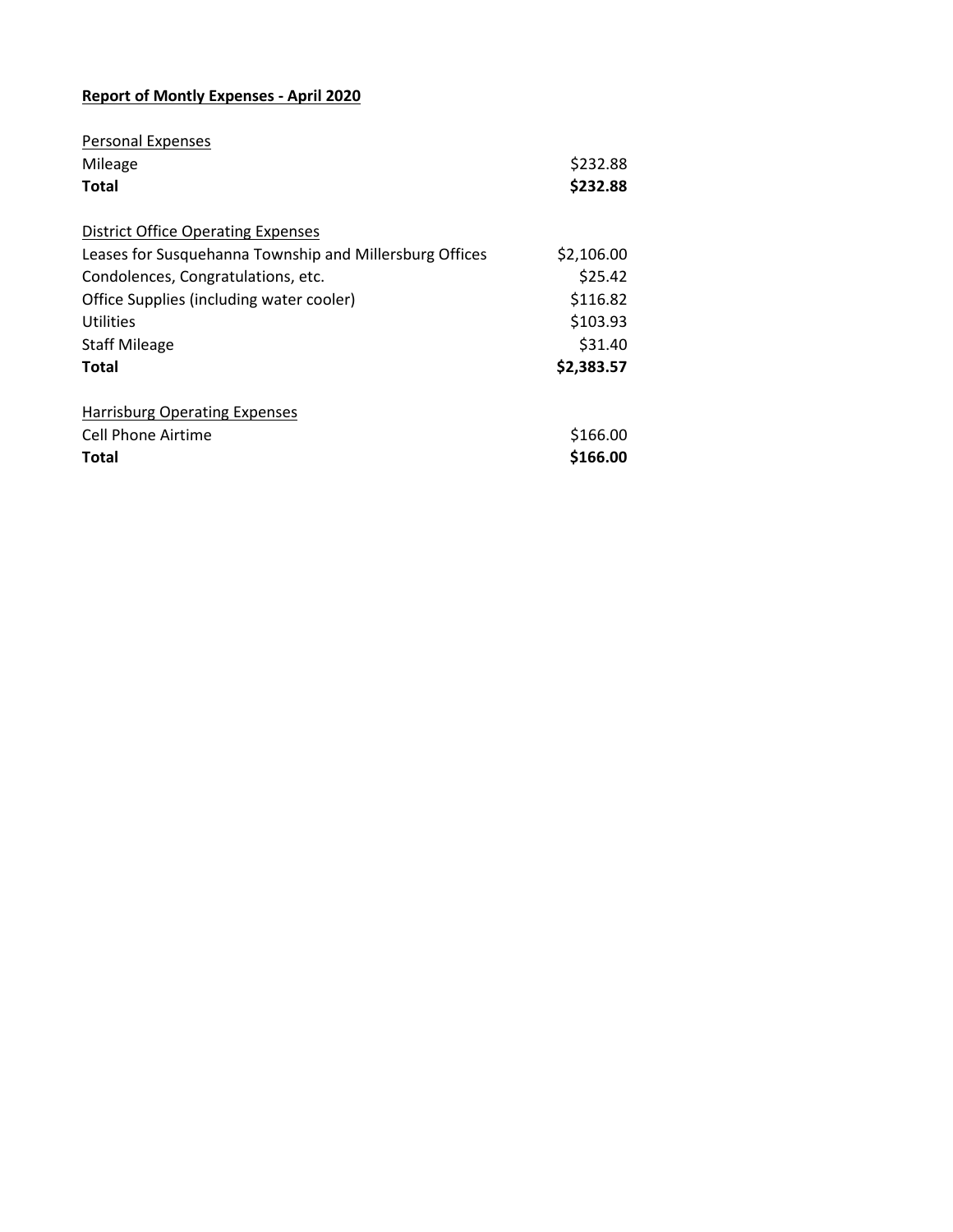## **Report of Montly Expenses - May 2020**

| Personal Expenses                                       |            |
|---------------------------------------------------------|------------|
| Event Rentals                                           | \$90.00    |
| Total                                                   | \$90.00    |
| <b>District Office Operating Expenses</b>               |            |
| Leases for Susquehanna Township and Millersburg Offices | \$2,106.00 |
| Total                                                   | \$2,106.00 |
| <b>Harrisburg Operating Expenses</b>                    |            |
| Postage                                                 | \$1,155.00 |
| <b>Total</b>                                            | \$1,155.00 |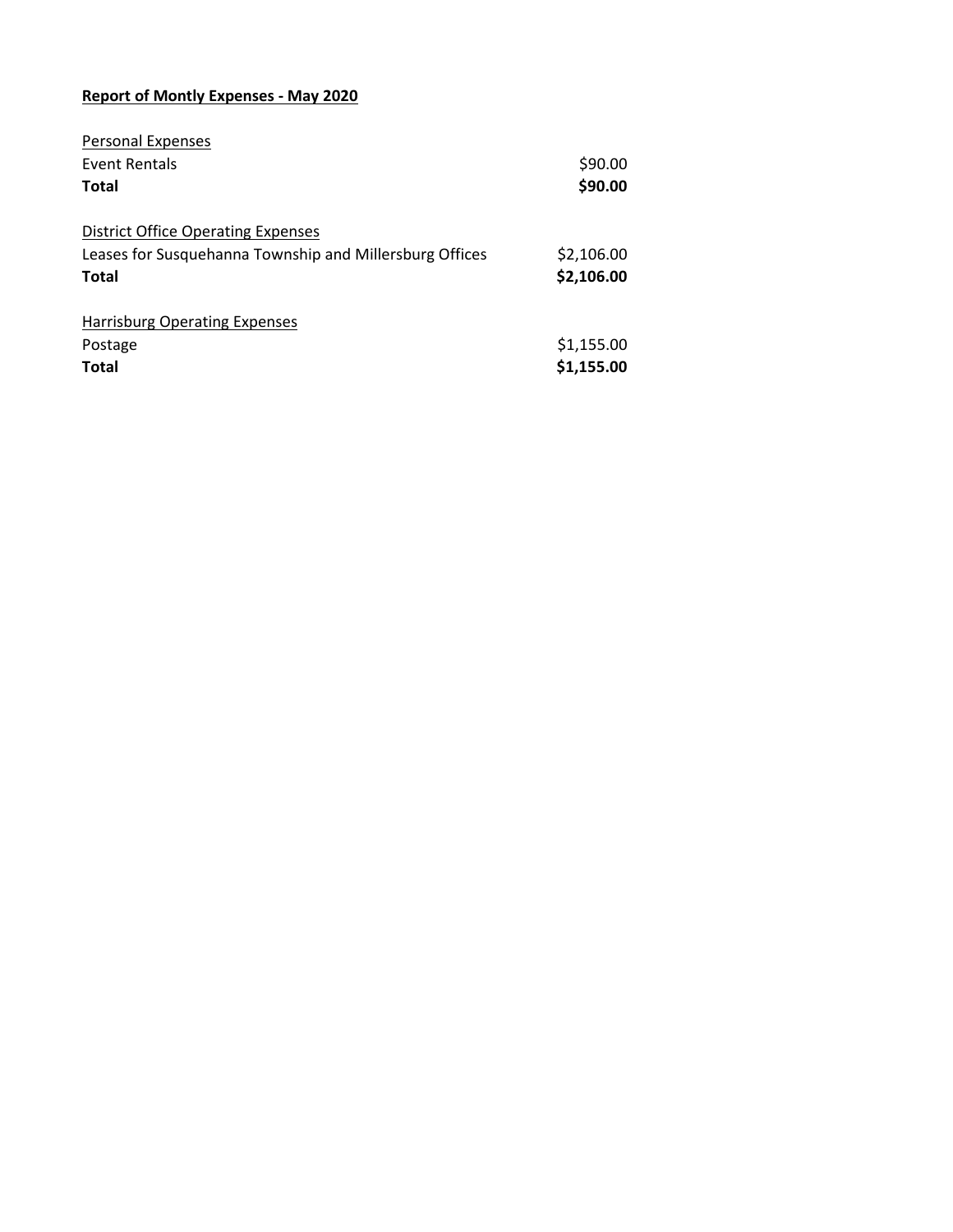## **Report of Montly Expenses - June 2020**

| <b>District Office Operating Expenses</b>               |            |
|---------------------------------------------------------|------------|
| Leases for Susquehanna Township and Millersburg Offices | \$2,106.00 |
| Office Supplies (including water cooler)                | \$54.15    |
| Utilities                                               | \$165.12   |
| <b>Total</b>                                            | \$2,325.27 |
| <b>Harrisburg Operating Expenses</b>                    |            |
| Cell Phone Airtime                                      | \$337.02   |
| House Mailroom                                          | \$17.60    |
| <b>Total</b>                                            | \$354.62   |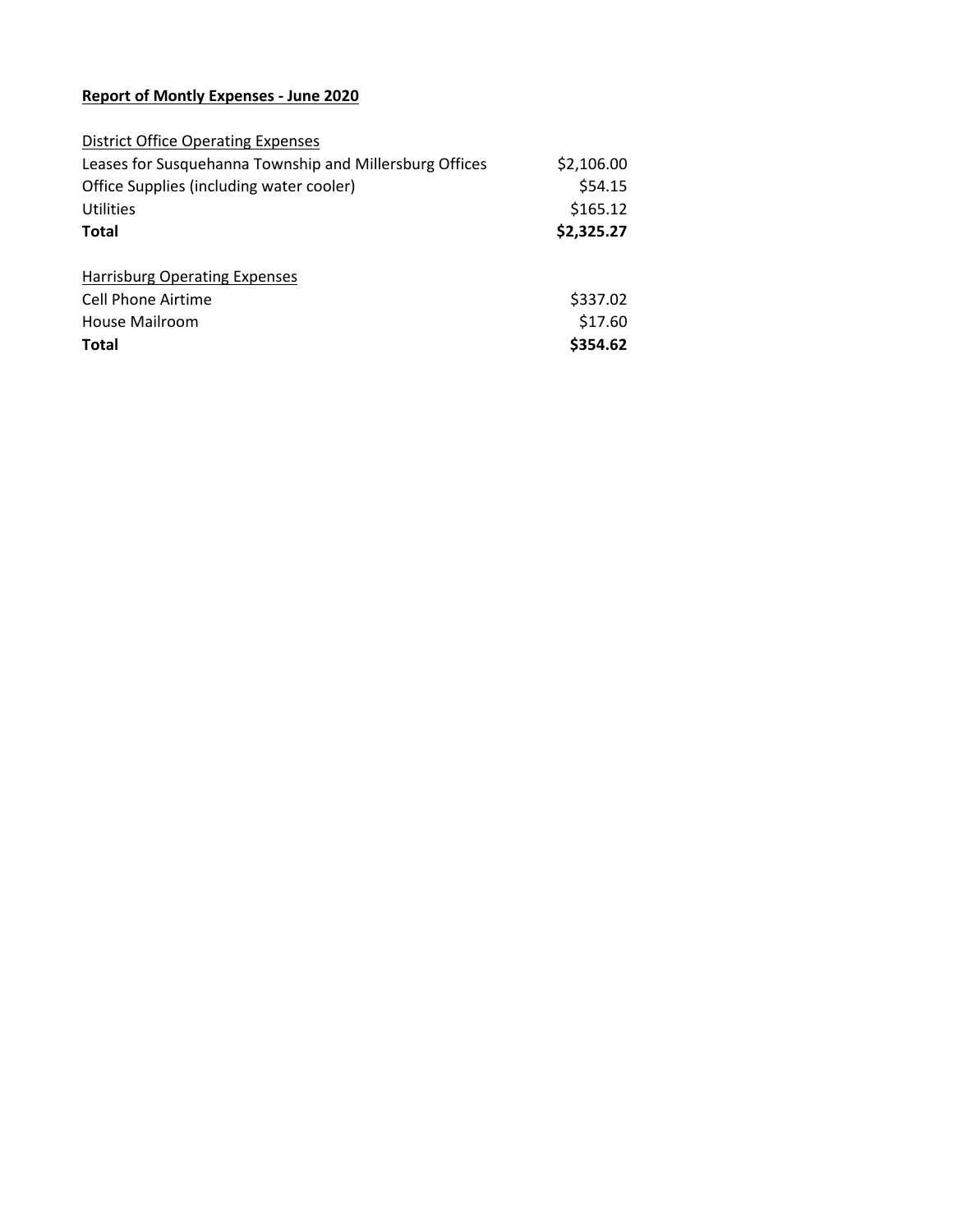## **Report of Monthly Expenses - July 2020**

| <b>Personal Expenses</b>                               |            |
|--------------------------------------------------------|------------|
| Event Rentals                                          | \$800.00   |
| <b>Total</b>                                           | \$800.00   |
| <b>District Office Operating Expenses</b>              |            |
| Lease for Susquehanna Township and Millersburg Offices | \$2,106.00 |
| <b>Staff Mileage</b>                                   | \$50.43    |
| Office Supplies (including water cooler)               | \$63.58    |
| Utilities                                              | \$51.94    |
| <b>Total</b>                                           | \$2,271.95 |
| <b>Harrisburg Operating Expenses</b>                   |            |
| Legislative Expenses                                   | \$118.62   |
| Postage/House Mailroom                                 | \$21.10    |
| <b>Total</b>                                           | \$139.72   |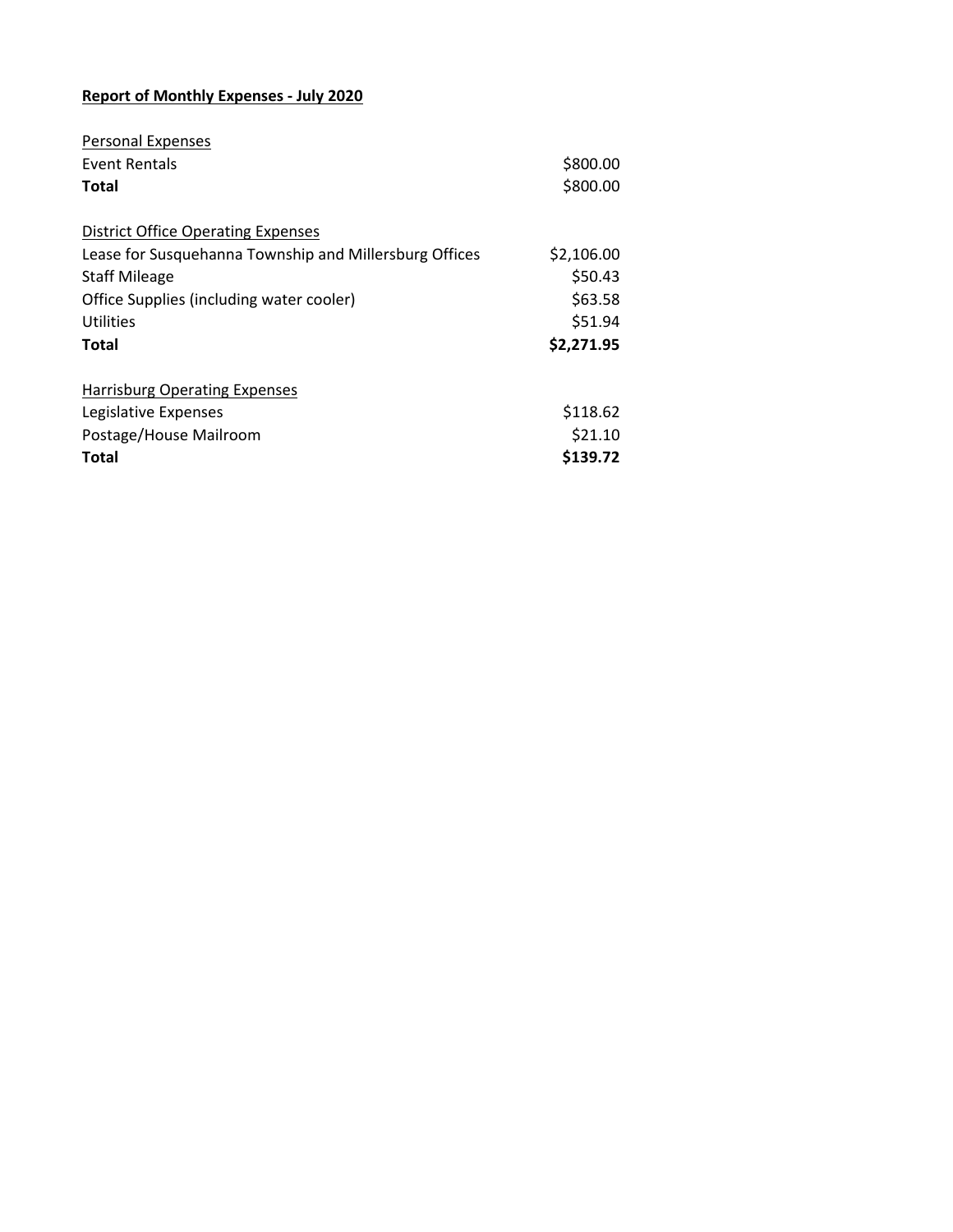## **Report of Monthly Expenses - August 2020**

| <b>Personal Expenses</b>                               |            |
|--------------------------------------------------------|------------|
| <b>Event Supplies</b>                                  | \$12.71    |
| <b>Total</b>                                           | \$12.71    |
| <b>District Office Operating Expenses</b>              |            |
| Lease for Susquehanna Township and Millersburg Offices | \$2,106.00 |
| <b>Staff Mileage</b>                                   | \$53.94    |
| <b>Total</b>                                           | \$2,159.94 |
| <b>Harrisburg Operating Expenses</b>                   |            |
| House Mailroom                                         | \$20.60    |
| <b>Bulk Mail</b>                                       | \$4,368.10 |
| <b>Cell Phone Airtime</b>                              | \$166.42   |
| <b>Total</b>                                           | \$4,555.12 |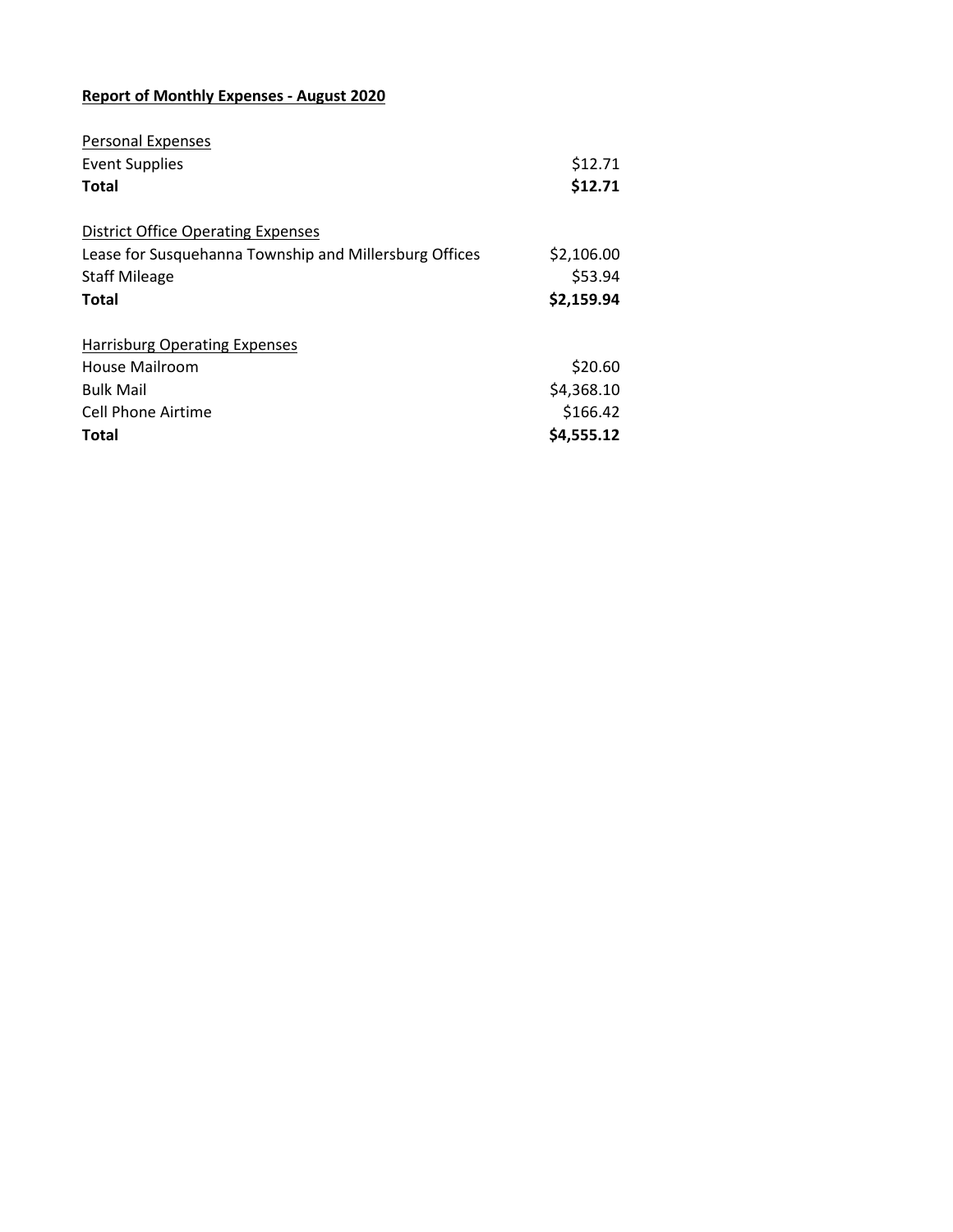## **Report of Monthly Expenses - September 2020**

| \$87.50    |
|------------|
| \$500.00   |
| \$100.00   |
| \$498.75   |
| \$1,186.25 |
|            |
| \$2,106.00 |
| \$177.18   |
| \$101.68   |
| \$48.59    |
| \$2,433.45 |
|            |
| \$328.84   |
| \$328.84   |
|            |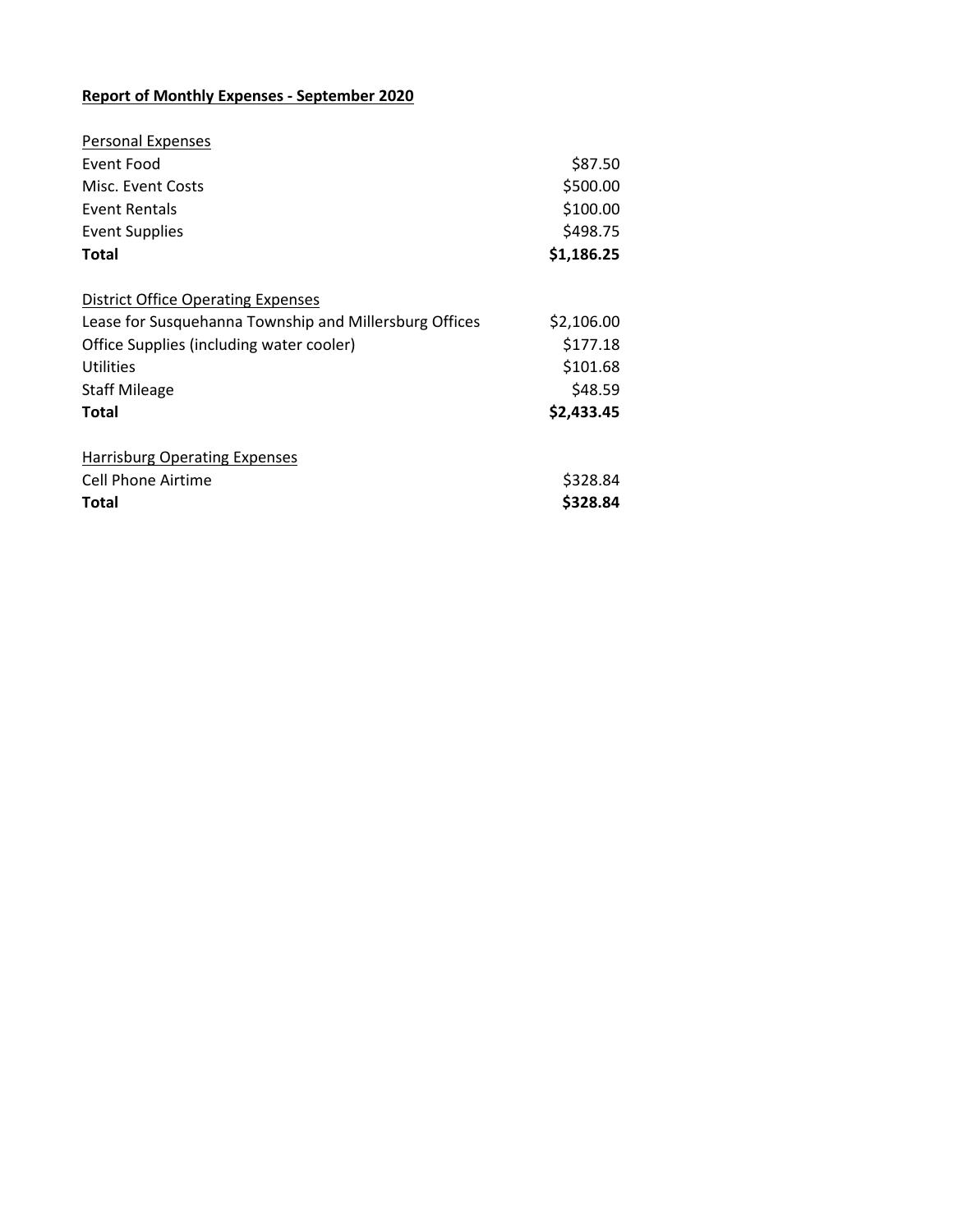# Report of Monthlv Expenses-October 2020

| <b>District Office Operating Expenses</b>              |               |
|--------------------------------------------------------|---------------|
| Lease for Susquehanna Township and Millersburg Offices | \$2,106.00    |
| <b>Office Supplies (including water cooler)</b>        | \$90.69       |
| <b>Utilities</b>                                       | \$47.54       |
| <b>Staff Mileage</b>                                   | \$134.61      |
| Event Food                                             | \$17.45<br>22 |
| <b>Miscellaneous Event Cost</b>                        | \$130.15      |
| <b>Event Rentals</b>                                   | \$100.00      |
| <b>Total</b>                                           | \$2,626.44    |

| <b>Harrisburg Operating Expenses</b> |          |
|--------------------------------------|----------|
| <b>Cell Phone Airtime</b>            | \$164.47 |
| Postage                              | \$11.30  |
| <b>Total</b>                         | \$175.77 |

 $\mathbb{R}^n$  . The  $\mathbb{R}^n$ 

 $\mathbb{E}$  . The state  $\mathbb{E}$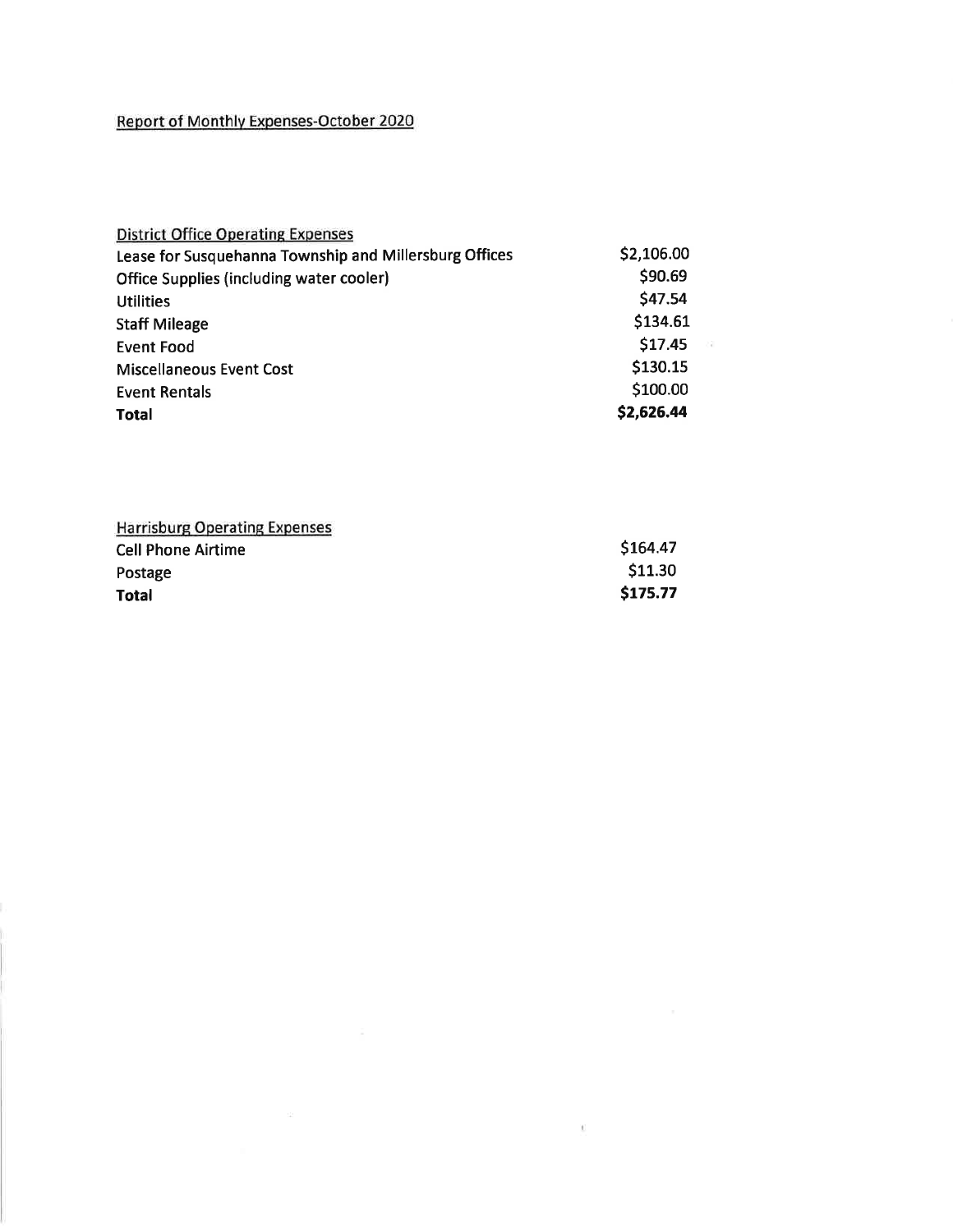#### Report of Monthlv Expenses-November 2020

| <b>District Office Operating Expenses</b> |          |
|-------------------------------------------|----------|
| <b>Office Supplies (including water)</b>  | \$32.51  |
| <b>Staff Mileage</b>                      | \$160.54 |
| <b>Total</b>                              | \$193.05 |
|                                           |          |

| <b>Harrisburg Operating Expenses</b> |         |
|--------------------------------------|---------|
| Postage                              | \$55.85 |
| Total                                | \$55.85 |